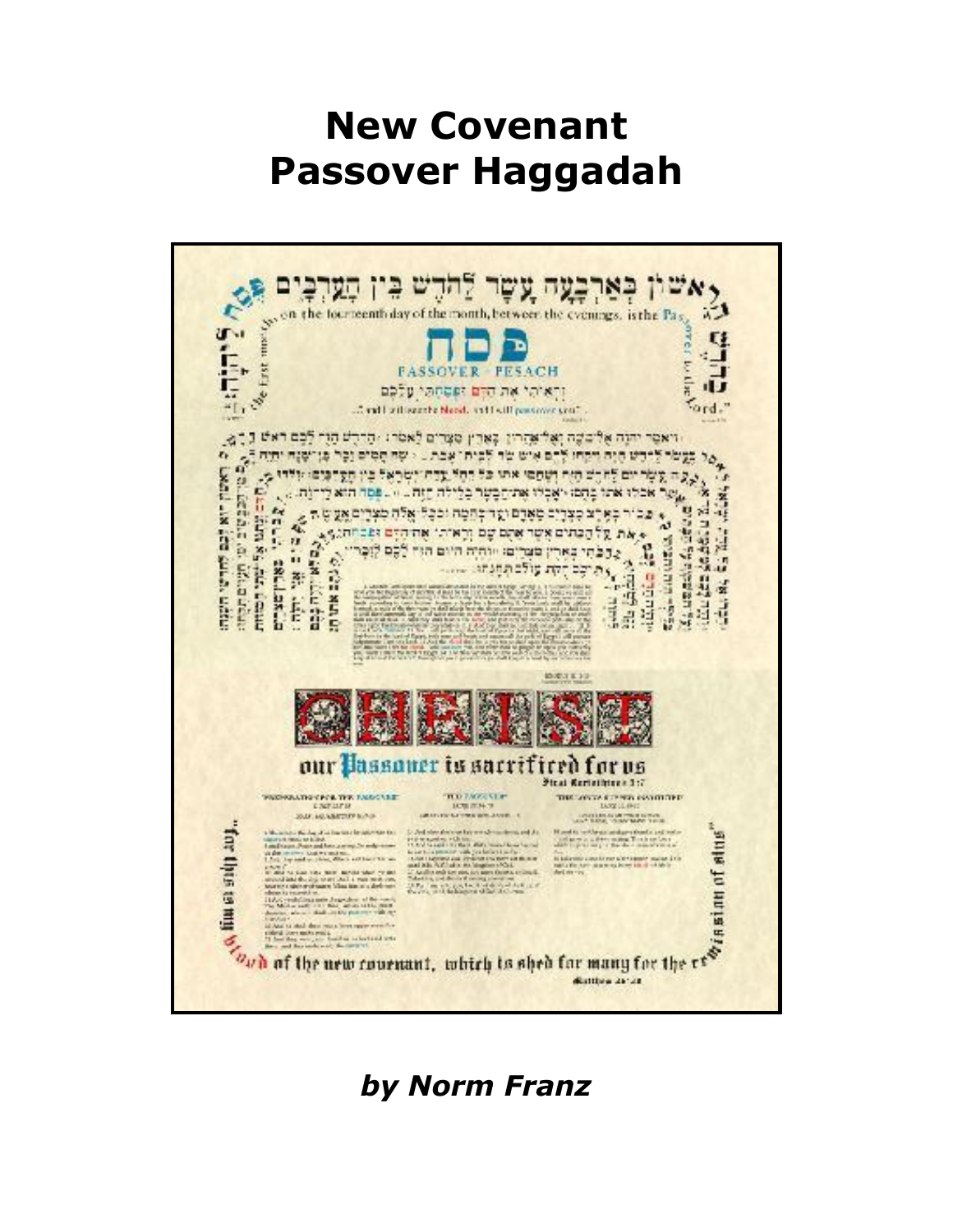**This New Covenant Passover Haggadah** 

**is offered by** 

## **Ascension Ministries International**



## [www.AscensionMinistries.net](http://www.ascensionministries.net/)

**Copyright © 1995, 2001, 2005, 2009, 2012, 2022 by Norm Franz**

**Copyright release:**

**This booklet may be copied and distributed for nonprofit use only. Please attribute to Norm Franz and Ascension Ministries.**

Unless otherwise noted, all Scripture verses are from the New American Standard Bible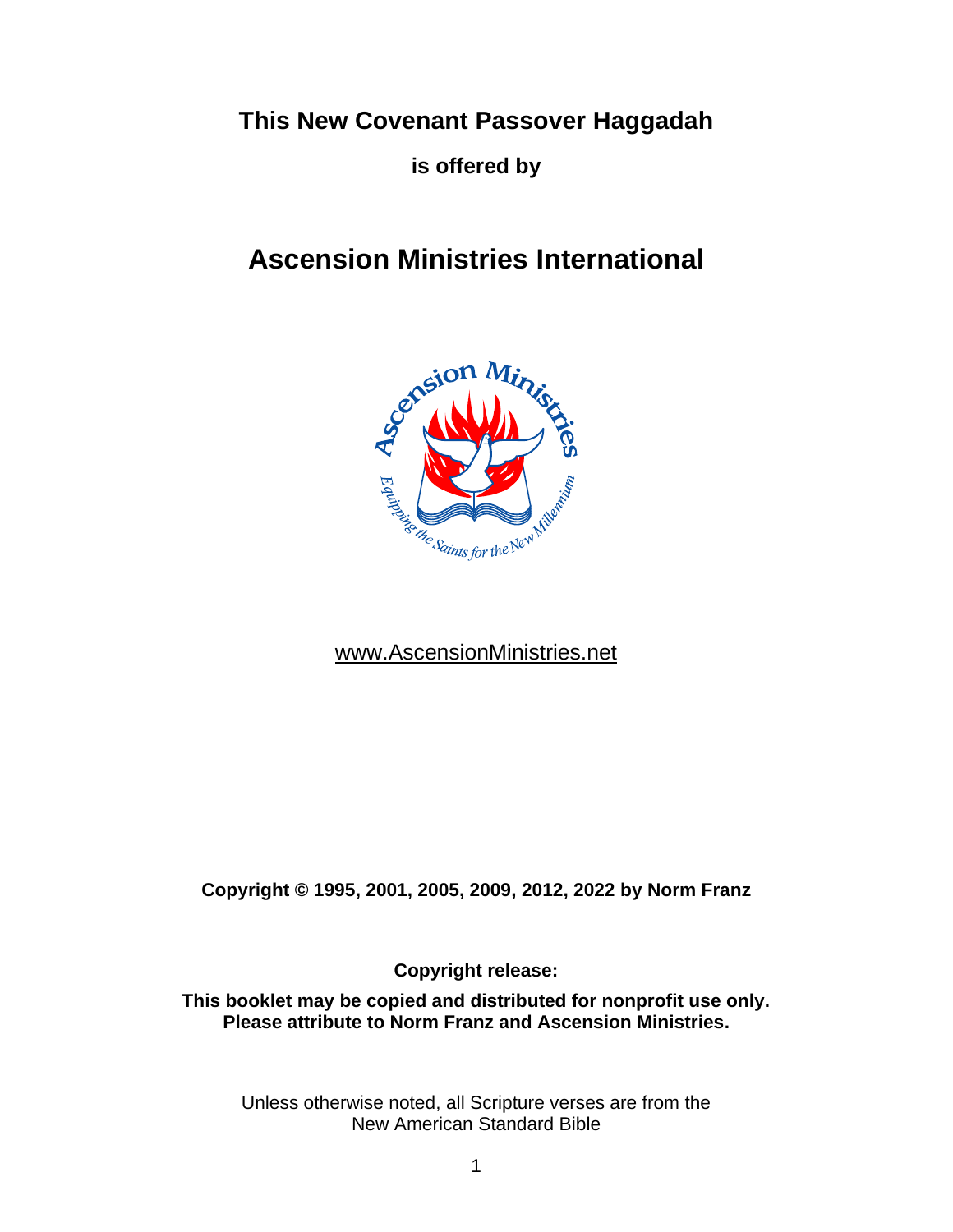## **THE LORD'S PASSOVER**

Dear Brothers and Sisters in the Messiah,

God's covenants of promise are from everlasting to everlasting, and He has established appointed times for us to observe them. The Lord's Passover is God's appointed time for commemorating His salvation and deliverance of all who put their trust in the blood of the Passover Lamb. This feast is so important to the LORD that He instructs His people to celebrate it forever:

"And the blood shall be a sign for you on the houses where you live; and when I see the blood, I will **pass over** you, and no plague will befall you to destroy you when I strike the land of Egypt. Now this day will be a memorial to you, and you shall celebrate it as a feast to the LORD; throughout your generations you are to celebrate it as a permanent ordinance."

─ Exodus 12:13-14

When gentile believers receive Jesus (Yeshua) as their Messiah, they become partakers of the commonwealth of Israel and are no longer strangers to the covenants of promise (Ephesians 2:1-19). As a result, they too are called by God to observe His Passover, which is what the Apostle Paul was referring in his first letter to gentile believers at Corinth when he said, *"For Christ our Passover also has been sacrificed. Let us [New Covenant believers] therefore celebrate the [Passover] feast, not*  with old leaven, nor with the leaven of malice and wickedness, but with the unleavened bread of *sincerity and truth"* (I Corinthians 5:7-8).

Jesus himself kept the Passover every year. He also declared that He would eat it again in His Father's Kingdom upon His return (Luke 22:16). If God commands His people to celebrate the Passover forever, and Jesus plans to continue celebrating it when His Kingdom comes, then we must conclude that the Feast of Passover is to be observed by New Testament believers today.

Clearly, God has given both Jew and gentile His Passover to keep as a memorial of how He not only delivered Israel out of Egyptian bondage, but how He has also delivered us from the bondage of sin and death through Jesus, *"the lamb of God who takes away the sin of the world"* (John 1:29).

We hope that your Passover celebration is filled with joy, and that you come into a deeper understand of the Lord's Passover.

Bless you and Shalom, *Norm and Deborah Franz*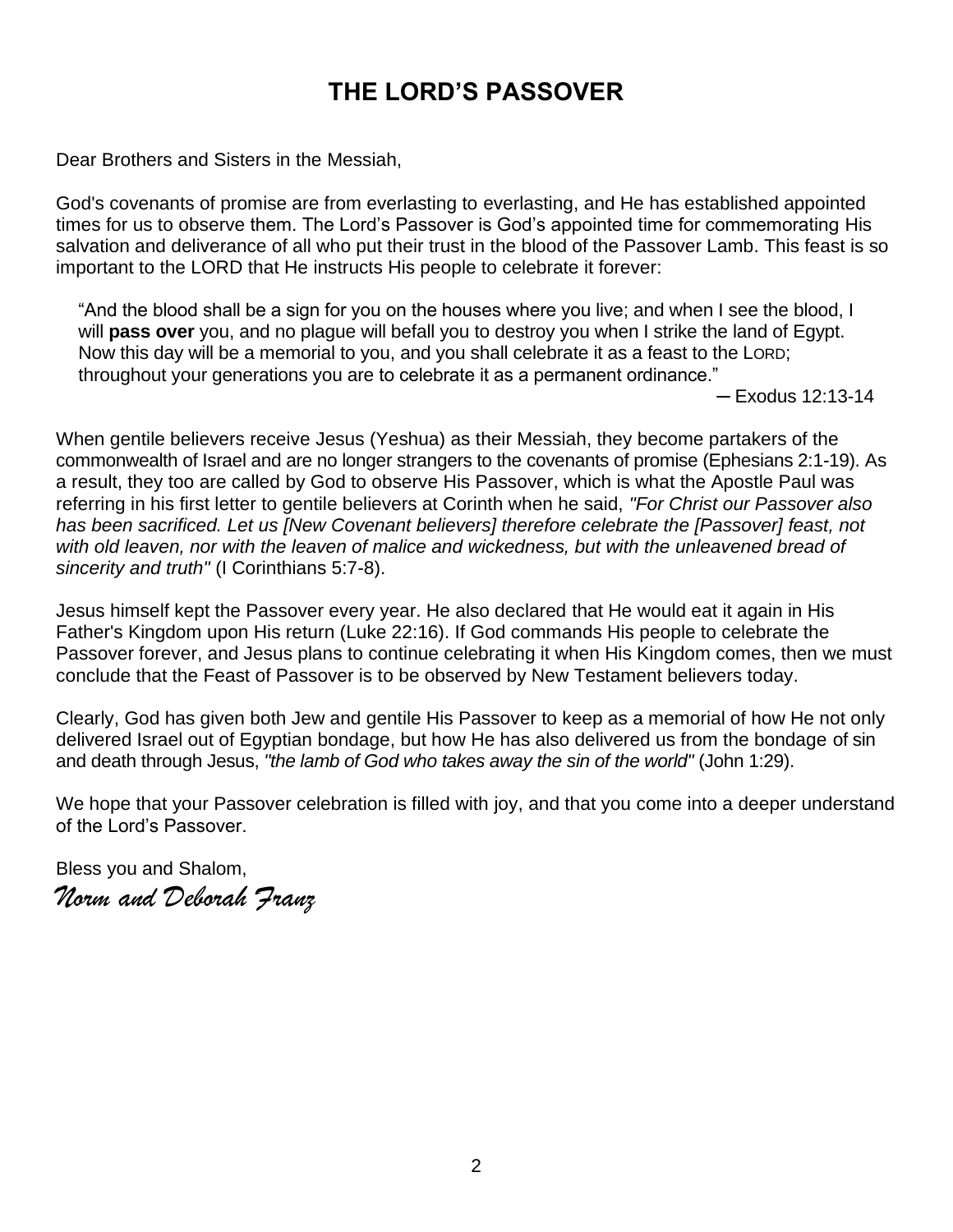# 3

## **PREPARING THE SEDER**

The Feast of Passover is observed in the Passover *Seder*, which is laid out in the *Haggadah* as part ceremony and part dinner. Seder means "order" and Haggadah means "to tell the story," and together they provide a "script" for eating and drinking as we tell the wonderful story of our exodus from Egypt, sin, and the world.

#### **The Seder Plate**

The Seder Plate is a large platter placed in front of the leader. If there is more than one table, then there should be one Seder plate on each table. On each Seder plate there should be:

- 1. A Lamb Shank Bone (boiled and stripped clean of meat)
- 2. 3 Matzahs (Unleavened Bread) each wrapped in a white napkin
- 3. ½ cup of Horseradish (Maror or Bitter Herbs)
- 4. 1 cup apple mixture called "Charoses" (*see recipe below*)
- 5. Parsley (Karpas)
- 6. Cup of Salt Water

## **Other Items for the Ceremony**

- 1. 2 White Candles at the head table.
- 2. 1 Water Pitcher and Basin with a Towel at the head table.
- 3. 1 Decorative Goblet (Cup of Elijah) on a plate at the head table.
- 4. A Carafe of Kosher Passover Wine (or grape juice) for each table.
- 5. A Wine Glass for each person.
- 6. A Nice Accent Pillow for the leader.
- 7. Table Decorations (as little or as much as you want)
- 8. A Haggadah for each person.

#### **Dinner Menu**

A traditional Passover dinner consists of:

- Kosher Wine
- Tossed Lettuce Salad with Vinaigrette Dressing
- Roasted Lamb, Turkey, or Chicken
- Potato Dish
- Candied Carrots and/or Other Vegetables
- Unleavened Desert
- Tea or Coffee

*(This is a biblically kosher feast. All food should be free of leaven (yeast) and pork products)*

## **Charoses Recipe for 12 People**

- 6 to 8 apples peeled and finely chopped.
- $\bullet$  1 $\frac{1}{2}$  to 2 cups finely chopped walnuts or pecans.
- 2-3 tablespoons cinnamon to taste.
- 1/3 to 1/2 cup sugar or honey to taste.
- 1/4 cup wine or grape juice for moisture.



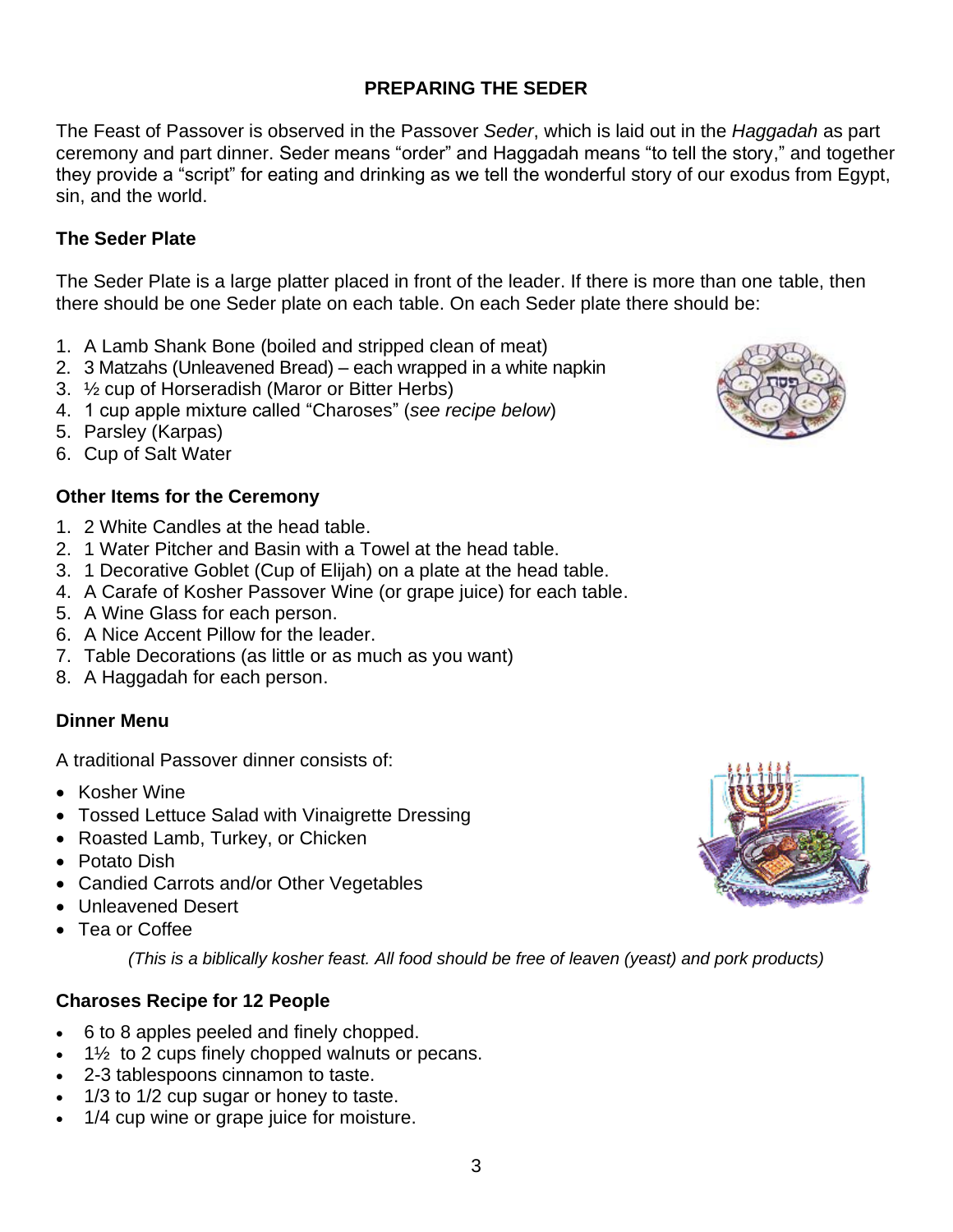## **THE SEDER SERVICE**

## **LIGHTING OF THE CANDLES**

## *(While the woman of the house lights the candles the leader explains what they mean)*

**LEADER:** The woman of the house traditionally lights two white candles which represent creation and redemption. They also symbolize the two witnesses Moses and Elijah. Moses represents the Law and Elijah represents the prophets, and the Law and the prophets testify that Jesus is the Messiah.

The light represents God, *"For God is light."*<sup>1</sup> It is also important to remember that through the woman Eve, the Light went out of the world, but through Mary, the Light came back into the world.



**WOMAN:** BARUCH ATAH ADONAI, ELOHENU MELECH HA OLAM, ASHER KIDSHANU B'MITZOVOTAV, VITZI-VANU L'HIYOHT OR L'GOYIM, V'NAH-TAN-LANU YESHUA MESHI-KHENU, HA-OR LA-OLAM.

Blessed are You, O Lord our God, King of the Universe, Who sanctified us by Thy commandments and commanded us to be a light for the nations, and gave us Jesus our Messiah, the Light of the world.

**LEADER:** We gather tonight to tell the ancient story of the deliverance of Israel from Egyptian bondage by the blood of the Passover lamb. This is the history of all those who have put their trust in the Messiah, who is our Passover Lamb and the fulfillment of this covenant meal.

During Jesus' last Passover, He instituted Holy Communion to serve as an everlasting reminder that He was sacrificed as God's perfect Passover Lamb. His sacrifice, once and for all, provides a new and greater deliverance from the bondage of sin, and His resurrection has freed us to live new lives in the power of His Holy Spirit. This is the time to teach our children and their children about the wonderful works of God.

## **ELEMENTS OF THE PASSOVER SEDER**

**LEADER:** Now it is time to explain some of the traditional elements of the Passover Seder.

**READER #1:** The first element is the "Roasted Shank bone" which symbolizes the Passover Lamb.

**READER #2:** Second, we have the Three Matzahs, which symbolize the unleavened bread that our forefathers ate during their exodus from Egypt.

**READER #3:** The third element is Maror or bitter herbs. Maror reminds us of the bitter slavery that our ancestors endured in Egypt.

**READER #4:** The fourth element is the *Karpas*, which represents the hyssop that was used to put the blood of the Passover lamb on the door posts.

**READER #5:** The fifth element is *Charoses*, which symbolizes mortar used by our ancestors to make bricks during their slavery in Egypt.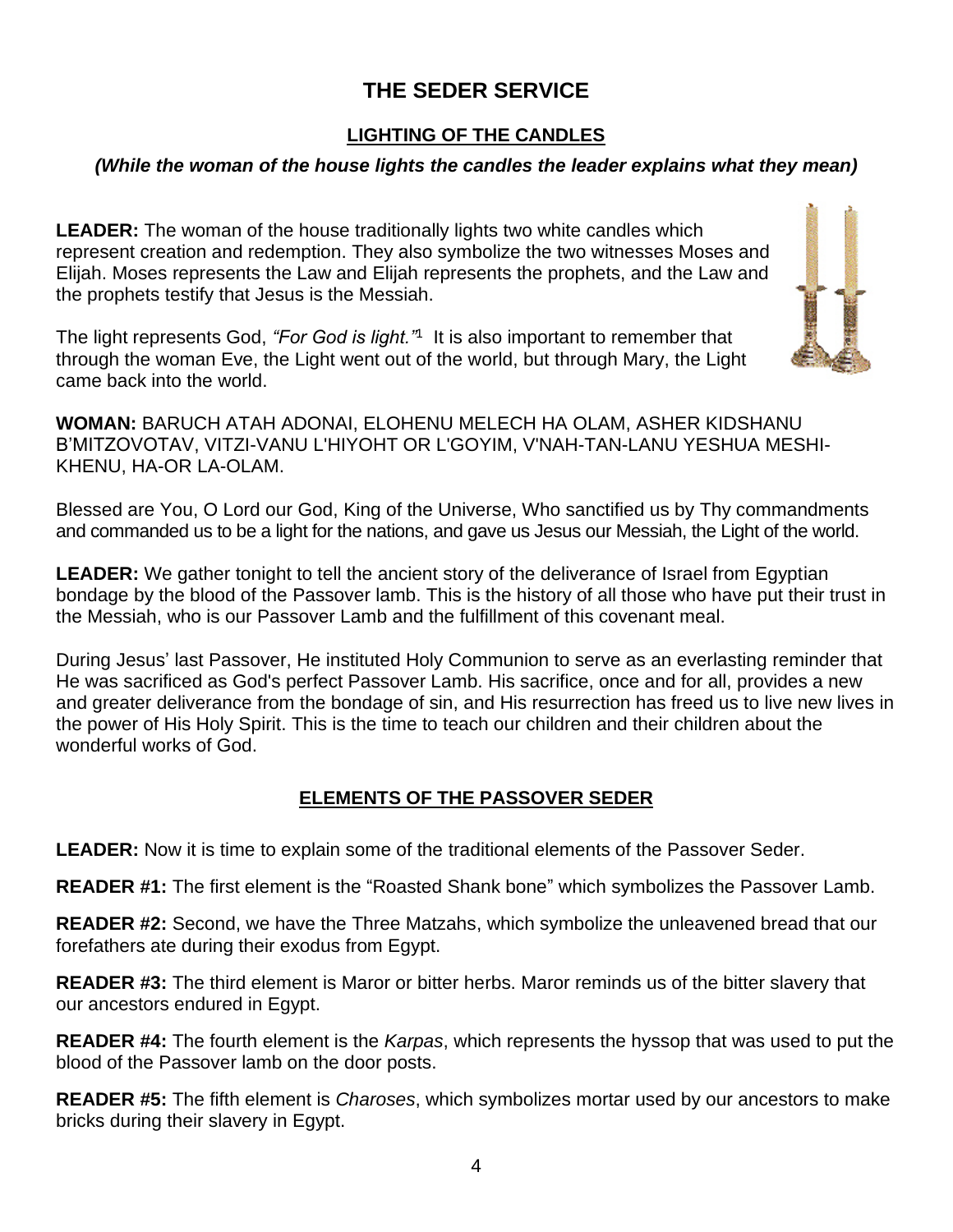## **THE FOUR CUPS**

**LEADER:** During the Passover Seder we will partake of four cups of wine. Traditionally, each cup represents one of the promises that God made in Exodus 6:6-7.

- *1. Cup of Sanctification* or **"The Kiddush"** represents the promise, *"I will bring you out from under the burdens of the Egyptians."*
- *2. Cup of Deliverance* represents the promise, *"I will deliver you from their bondage."*
- *3. Cup of Redemption*, also called the *Cup of Blessing*, represents the promise, *"I will redeem you with a stretched out arm and with great judgments."*
- *4. Cup of Restoration*, also called the *Cup of the Kingdom* represents the promise, *"I will take you for My people, and I will be your God."*

This is the testimony of all who put their trust in the Messiah.









*Sanctification Deliverance Redemption Restoration*

## **THE KIDDUSH**

**LEADER:** Kiddush means "Sanctification" or "set apart." This cup sanctifies tonight's feast as a time to learn of God's redemption in Messiah Jesus and reminds us that we are a holy people set apart to glorify God in all the earth.

## *(All stand and raise the cup with the extended right arm)*

**LEADER:** The extended right hand is a symbol of the Messiah, remembering that the Father refers to Him as *"the Son of My right hand."* <sup>2</sup> The cup also represents Jesus as Savior. Jesus' name in Hebrew is Yeshua, which means "Salvation of God."

Psalms 116:13 says, *"I shall lift up the cup of Salvation (Yeshua) and call upon the name of the LORD."* And as we lift up Yeshua, He said that *"He would draw all manner of men unto Himself*.*" 3* Everything we do during the Passover Seder points to Yeshua ha Mashiach – Jesus the Messiah.

**LEADER:** BARUCH ATAH ADONAI, ELOHENU MELECH HA OLAM, BO-RAY P'REE HAGAFEN.

Blessed art Thou, O Lord our God, King of the Universe, Who creates the fruit of the vine.

*(All sit down, lean to the left and drink wine after the Kiddush is recited)*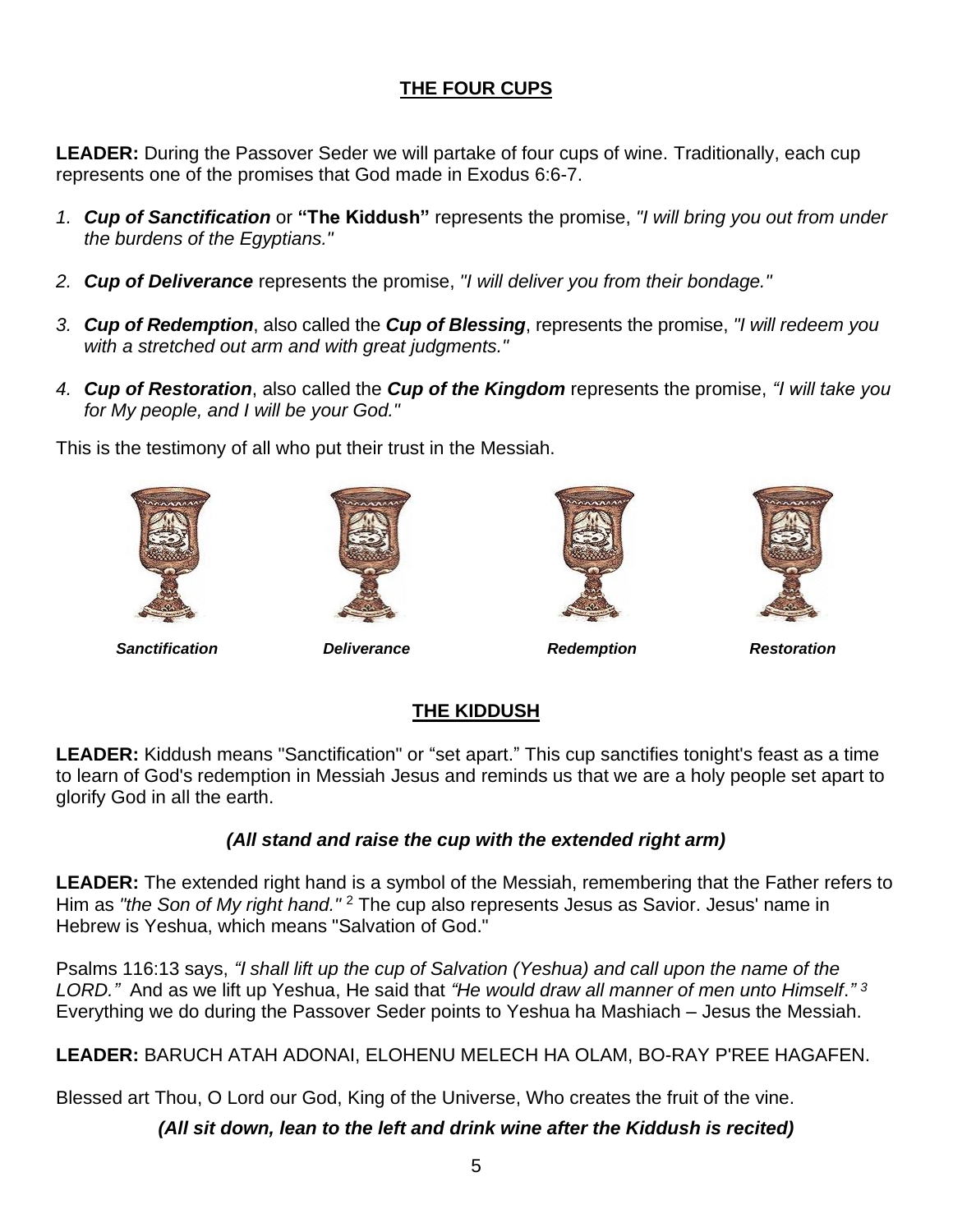## **URCHATZ "Washing of the hands"**

**LEADER:** Urchatz means "washing" and is a symbolic act of purification. Just as the Temple priests would wash their hands and feet before offering sacrifices or entering the Holy of Holies, we, who are of the Royal Priesthood of God, also symbolically purify ourselves by the washing of our hands.



## *(Wash hands by pouring water from pitcher over hands)*

#### **KARPAS**

## *(Take the Karpas and dip it in the salt water)*

**READER:** The Karpas represents the hyssop that was used to put the blood of the Passover lamb on the door posts. The salt water reminds us of the salt in the tears that Israel shed while under Egyptian slavery, as well as the tears of our own slavery to sin and the world before Messiah delivered us.

Dipping the Karpas in the salt water symbolizes how God brought our ancestors safely across the waters of the Red Sea in *"the baptism of Moses"* <sup>4</sup> and made them a new-born nation. In Messiah, it symbolizes our baptism and spiritual rebirth as a holy nation unto God.

**LEADER:** BARUCH ATAH ADONAI, ELOHENU MELECH HA OLAM, BO-RAY P'REE HO-A-DO-MOH.

Blessed art Thou O Lord, King of the Universe, Who creates the fruit of the earth.

## *(Everyone partakes of the Karpas)*

## **YACHATZ**

## **"Dividing the Middle Matzah"**

**LEADER:** For centuries there has been much debate about what or who the three Matzahs represent. Rabbis say they represent the Kohens (Priests), the Levites, and the Israelites. Others say they represent Abraham, Isaac, and Jacob. But we know that they represent El Elyon – The Father Mighty God; Ben El Oheem – The Son of God; and the Ruach A Kodesh – The Holy Spirit of God.



In the Yachatz or "breaking," we take the middle Matzah and break it in two *(Leader breaks it).* We take the largest half and wrap it in a white cloth and hide it. This portion is called the "Afikomen" or our dessert.

## *(Leader hides it while the youngest child covers their eyes)*

The Yachatz reminds us that the middle person of the Godhead was broken for us at Passover, and hiding it is a picture of His burial. This is the portion that Jesus broke during the Last Supper when He said, *"This is My body that is broken for you."* <sup>5</sup>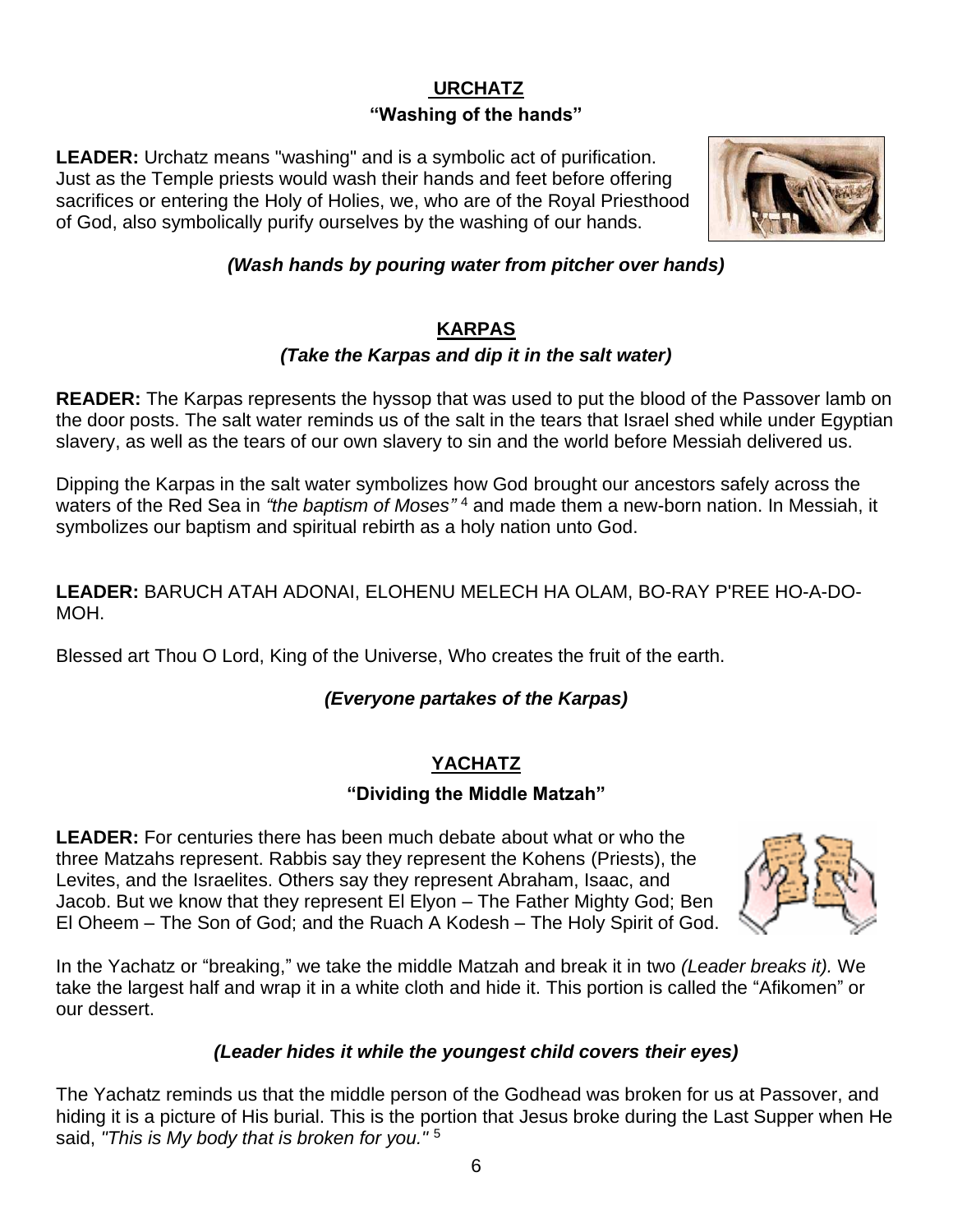**READER:** The Matzah is a perfect picture of the body of Messiah. First of all, Matzah has no leaven. Leaven is a shadow and type of sin, and Jesus "knew no sin." Matzah also has stripes on it. This represents the strips He bore for our healing. Matzah also has dark splotches over its surface from the baking process. This represents the bruises that He suffered for our iniquities. Matzah is also pierced so that it won't curl up when baking. This represents the piercing that Jesus suffered for our transgressions.



The nation of Israel has been doing this for centuries, not understanding that the Matzah that is broken, wrapped in a cloth, and buried is Yeshua (Jesus) their Messiah.

## **MAGGEED**

## *(Leader raises the plate of remaining Matzah)*

**LEADER:** This Matzah represents the bread of affliction which our ancestors ate in the land of Egypt. Let all who are hungry and those in distress come and celebrate the Passover with us. May the family of God, wherever we are tonight, remember that Yeshua (Jesus) the Messiah has set us free to walk victorious in Him, and may His ancient Jewish people speedily come to know His fullness.

## **THE FOUR QUESTIONS**

**LEADER:** Now it's time when the youngest child capable of reading, asks the four questions.

**YOUNGEST:** Why is this night different from all other nights?

- 1. On all other nights we may eat leavened or unleavened bread, but on this night, we eat only unleavened bread.
- 2. On all other nights we may eat any type of herbs, but tonight, only bitter herbs.
- 3. On all other nights we do not dip at all, but on this night we dip twice.
- 4. On all other nights we eat sitting or reclining, but on this night we recline.

**LEADER:** The answers to your questions are as follows:

**ALL:** Tonight we tell the story of God's everlasting love for His people, and how at the appointed time He came forth, and redeemed us by the blood of the Lamb. For we were slaves in Egypt under Pharaoh, but our everlasting God brought us out with a mighty hand and outstretched arm.

The Matzah reminds us that the dough had not the time to rise because of the haste in which our ancestors left Egypt. Leaven is also a symbol of sin, and we are to separate ourselves from sin.

The Maror reminds us of the bitterness that our ancestors suffered under Egyptian bondage. In the Maror, we also recall our own bondage to sin before the salvation of our Messiah.

We dip twice to symbolize that Messiah has replaced our tears with the joy of our salvation, and that He has delivered us from the bitter taste of sin by becoming sin for us.

Reclining is a symbol of a free man who can eat in leisure. It also symbolizes nobility where Kings and Priests ate reclined. Jesus has made us to be Kings and Priests that are free in Him. So this pillow not only reminds us of our freedom, but it is also a rehearsal for the greater fulfillment in the Millennial Kingdom when we rule and reign with Him over all the earth.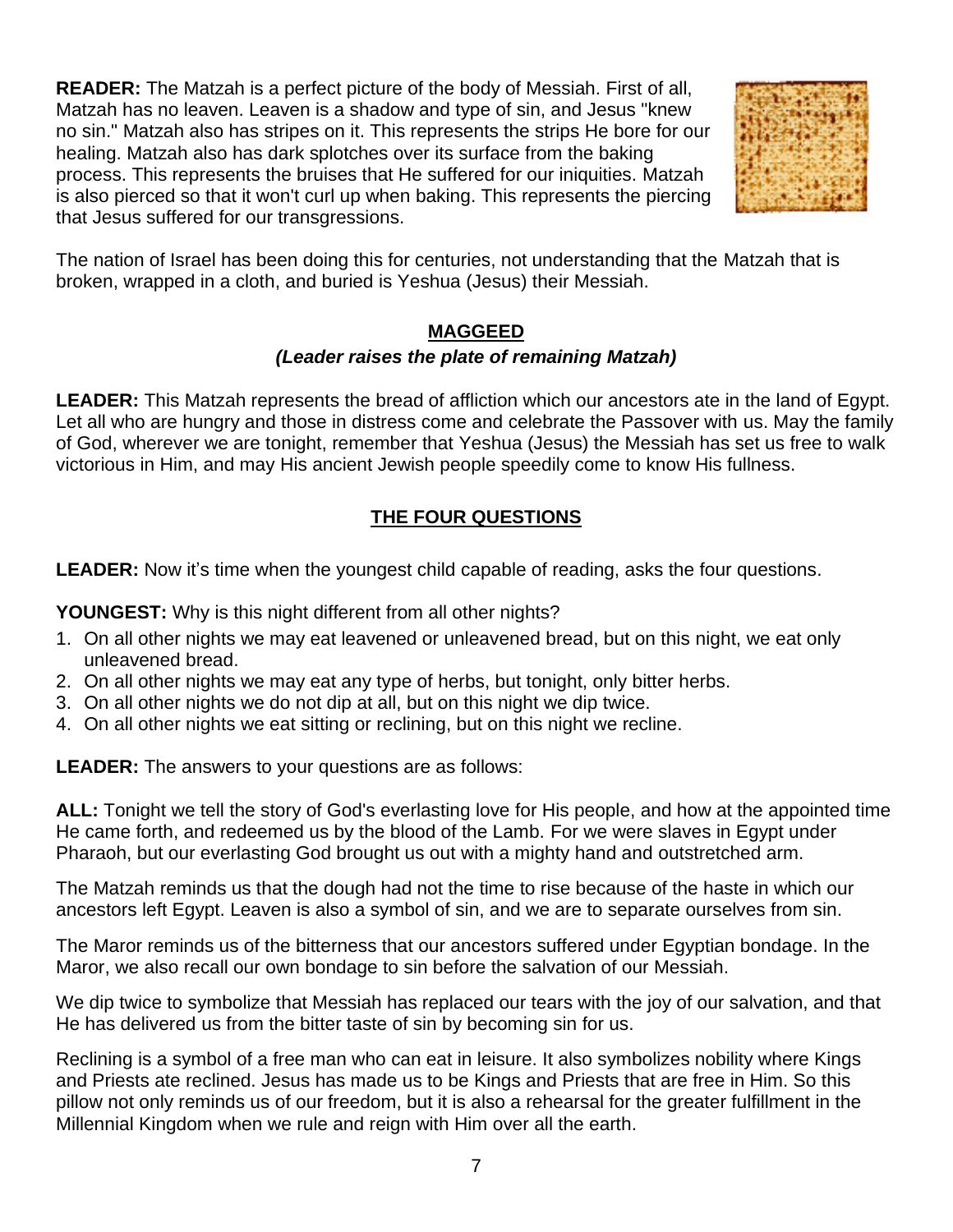## **STORY OF THE EXODUS Psalms 105**

**LEADER:** Israel went down to Egypt to avoid a famine. Thus Jacob sojourned in the land of Goshen, where God caused His people to be very fruitful and made them stronger than their adversary Egypt. Then He turned Pharaoh's heart to hate Israel and to deal craftily with His people Israel and put them into bondage. Then He sent Moses His servant and Aaron whom He had chosen to deliver His people. They performed wondrous acts among them and miracles in the land of Egypt. He plagued them with their own gods, and He also struck down all the first born of Egypt, but He delivered Israel through the blood of the Passover Lamb.

## **THE PLAGUES**

**LEADER:** God judged Egypt by plaguing them with their own gods. These plagues exhibited the total defeat of Egypt's gods by the only true God – YAHWEH the God of Israel.

#### *(Everyone takes some wine on the end of a spoon or the tip of your finger and sprinkling it on a plate for each plague)*

**ALL:** Blood. Frogs. Gnats. Flies. Pestilence. Boils. Hail. Locust. Darkness. Slaying of the firstborn.

**LEADER:** God could have sent a thousand plagues and Pharaoh would not have let Israel go. It was only the blood of the Passover Lamb that protected Israel from the slaying of the first born that provided our ancestors with their Exodus from Egypt and gave us our Exodus from sin and the world.

## **THE THREE SYMBOLS OF PASSOVER**

**LEADER:** Now is the time in which it is our duty to mention the three major symbols of Passover: The Passover Lamb, Unleavened Bread, and Bitter Herbs.

**READER #1:** The first symbol is the "Roasted Shank bone" which symbolizes the Passover Lamb. When God saw the blood of this sacrifice applied to the door posts, He passed over our people in Egypt and did not destroy their firstborn. In the same manner, when John the Baptist saw Jesus coming toward him, he said, "Behold the Lamb of God that takes away the sin of the world." In God's New Covenant, it is by the shed blood of Jesus, the perfect Lamb, that God forgives our sins, and the judgment of death passes over us.

**READER #2:** Second, we have the Three Matzahs, which symbolize the unleavened bread that our forefathers ate during their exodus from Egypt. It was unleavened because, in their hasty departure, the dough had no time to rise. Leaven is also a symbol of sin. This is why Paul tells us to clean out the old leaven of malice and wickedness and replace it with the unleavened bread of sincerity and truth. 6

**Reader #3:** The third symbol is Maror or bitter herbs. Maror reminds us of the bitter slavery that our ancestors endured in Egypt. Scripture says, "They made their lives bitter with hard labor in mortar and brick and at all kinds of labor in the fields." To God's New Covenant people, bitter herbs symbolize the bitterness of life when we are lost in sin and out of fellowship with God. It also reminds us of the bitter cup that our Messiah drank from in order to secure our freedom in Him.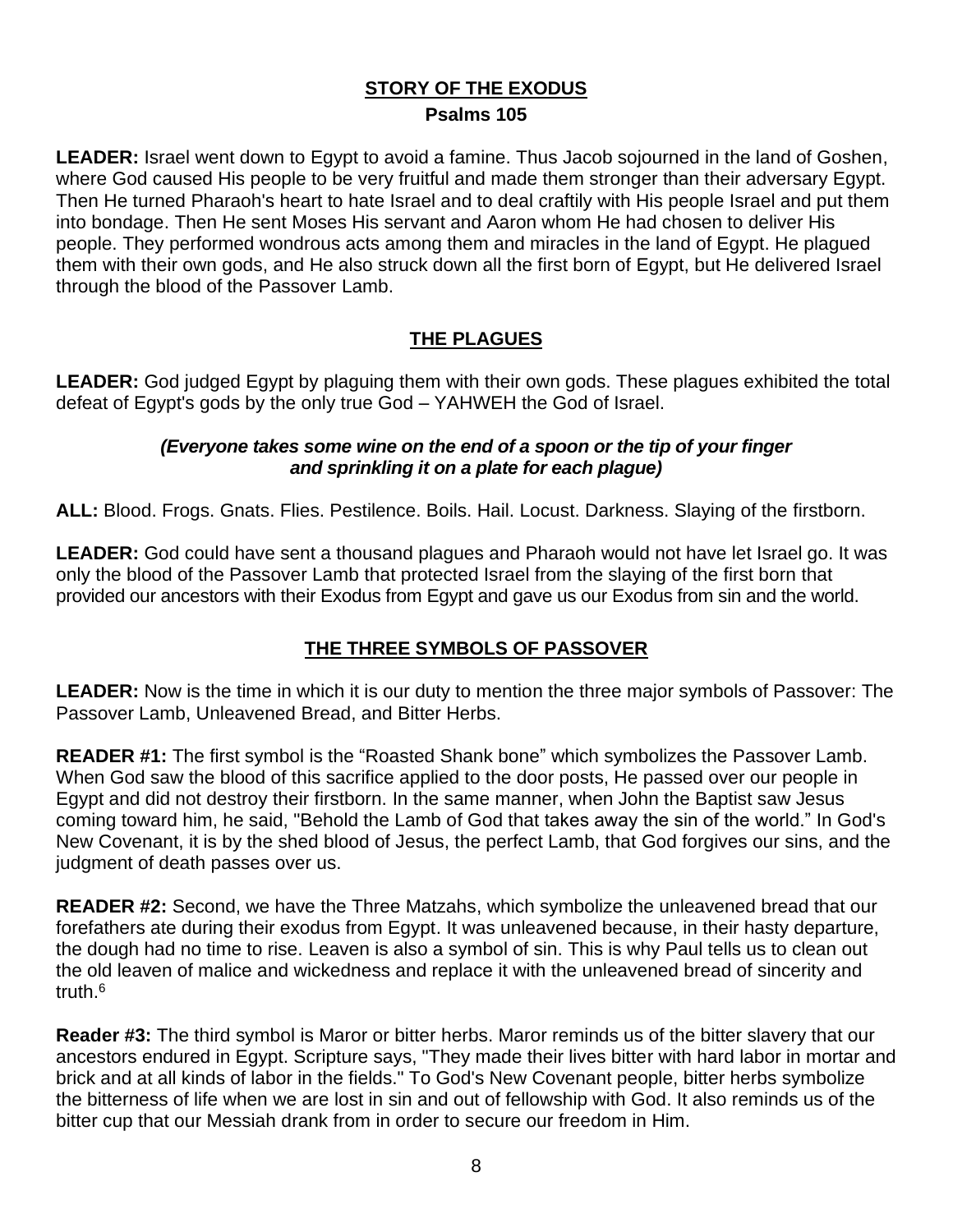#### **DAYENU**

#### **"IT IS ENOUGH"**

## *(Sing if you know the song. Otherwise, just recite the liturgy below)*

**VERSE:** EE-LOO HO-TZEE, HO-TZEE-O-NOO, HO-TZEE-O-NOO MEE-METZ-RA-YEEM, HO-TZEE-O-NOO MEE-METZ-RA-YEEM, DA-YE-NU.

**CHORUS:** DA-DA-YE-NU, DA-DA-YE-NU, DA-DA-YE-NU, DA-YE-NU DA-YE-NU

**READER #1:** It would have been enough if He had merely delivered us from Egyptian bondage, but He did far more than this. He destroyed their gods and gave us their possessions. Then He divided the Red Sea and brought us through on dry ground. **ALL:** Dayenu!

**READER #2:** This would have been more than enough, but then He cut off Pharaoh's attack by drowning him and his army in the Red Sea, forever separating us from Egypt, sin, and the world. **ALL:** Dayenu!

**READER #3:** This would have been more than enough, but then He brought us to Mt. Sinai and gave us the Sabbath for our rest. Here He also gave us His Law that we might come to know the fullness of His promise. **ALL:** Dayenu!

**READER #4:** This would have been more than enough, but then for 40 years He supernaturally provided bread from heaven, living water from the Rock, and made our clothes to last throughout the journey. **ALL:** Dayenu!

**READER #5:** This would have been more than enough, but then He brought us into the land that He promised to our forefathers, that we might possess it. **ALL:** Dayenu!

**READER #6:** This would have been more than enough, but at the appointed time, He brought forth His Messiah, the true bread of heaven , the true living water, the fulfillment of the Law, the Way, the Truth, and the Life. He was sacrificed on our behalf and then rose from the dead conquering death, hell, and the grave. **ALL:** Dayenu!

**READER #7:** This would have been more than enough, but His death provided a New Covenant that had the power to deliver us from the bondage of sin in order that He might seat us in heavenly places in Messiah Jesus. **ALL:** Dayenu!

**READER #8:** This would have been more than enough, but after His death and resurrection, He ascended into heaven and sent back to us the gift of His Holy Spirit to comfort, guide, and empower us to declare and demonstrate His Kingdom in all the earth. **ALL:** Dayenu!

**READER #9:** This would have been more than enough, but then He promised to return and receive us unto Himself as His Bride so that we might rule and reign with Him throughout eternity. His greatness is far above heaven and earth because He did all of this when He didn't have to, except that He loved us, and for this we will forever praise Him.

## *(Chorus - repeat twice with hand clapping)*

**CHORUS:** DA-DA-YE-NU, DA-DA-YE-NU, DA-DA-YE-NU, DA-YE-NU, DA-YE-NU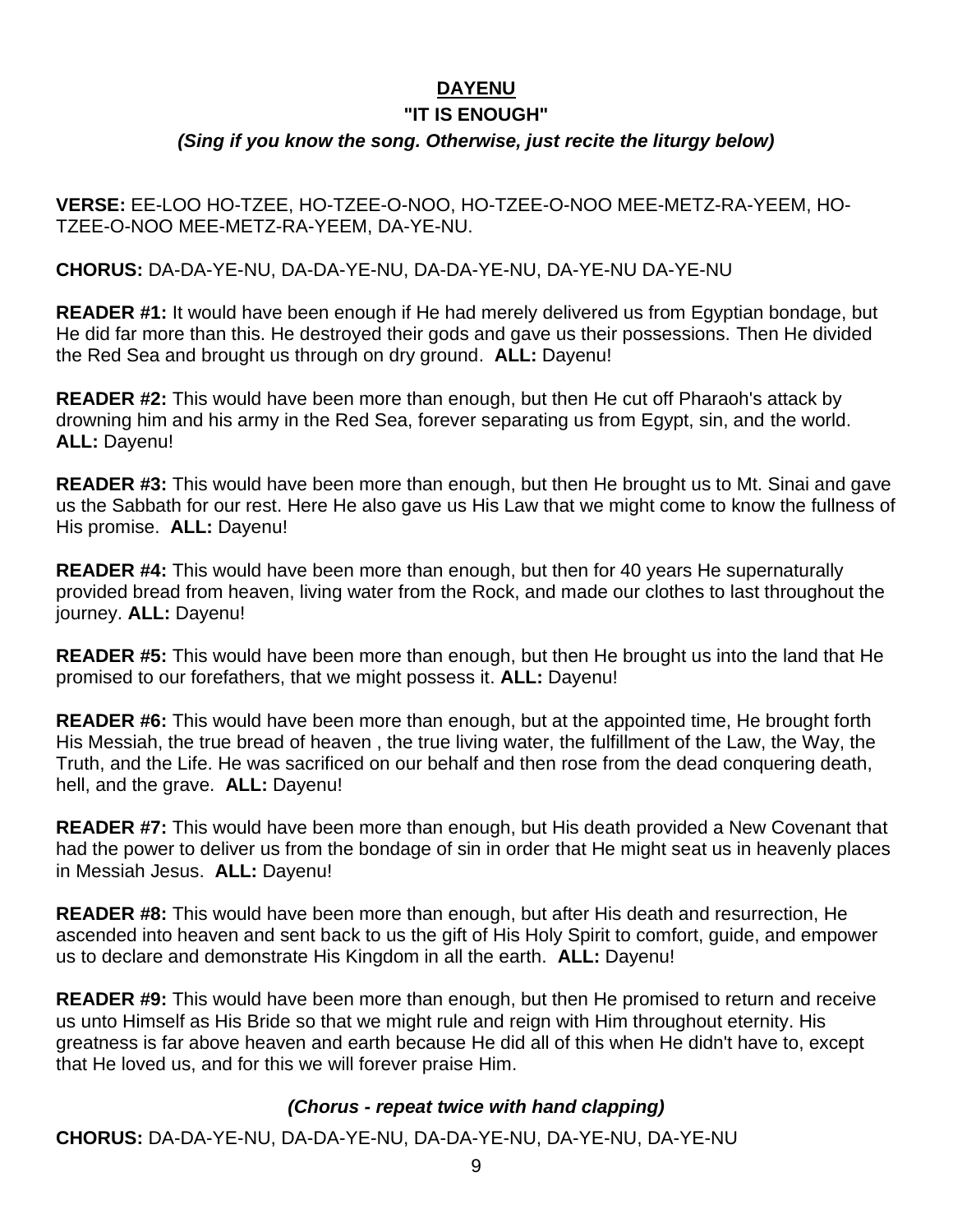## **THE SECOND CUP**

## *(Everyone refills the Second Cup and raise it up)*

**LEADER:** This is the second cup, the "Cup of Deliverance." Just as God delivered our ancestors from Egypt, so too, He has delivered us from sin and the world through Yeshua our Messiah.

**LEADER:** BARUCH ATAH ADONAI, ELOHENU MELECH HA OLAM, BO-RAY P'REE HAGAFEN.

Blessed art Thou, O Lord our God, King of the Universe, Who creates the fruit of the vine.

## *(All recline to the left and drink the second cup)*

#### **MOTZEE MATZAH** *(Leader holds up the three Matzahs)*

**LEADER:** BARUCH ATAH ADONAI, ELOHAINU MELECH HA OLAM HA MOTZI LECHEM MIN HA'ARETZ.



Blessed art Thou, O Lord our God, King of the Universe, Who brings forth bread from the earth.

> *(Leader breaks the upper Matzah and half the middle Matzah not hidden into olive-size portions and distributes them to all)*

**LEADER:** BARUCH ATAH ADONAI, ELOHAINU MELECH HA OLAM, ASHER KIDSHANU B'MITZOVOTAV, VITZIVANU AL ACHEE-LAS MATZOH.

Blessed art Thou, O Lord our God, King of the Universe, Who sanctified us by Thy commandments and commanded us concerning the eating of unleavened bread.

## *(All eat Matzah together)*

## **MAROR**

## *(The leader breaks the bottom Matzah into olive size pieces and puts some bitter herbs/horseradish on it)*

**LEADER:** The bitter herbs remind us of the bitterness of slavery that our ancestors suffered under the hand of Pharaoh. It also reminds us of the bitterness of sin that we suffered before Messiah took our sin upon Himself. And as the eating of bitter herbs brings tears to our eyes, we are to remember the bitterness of our sin that Messiah endured for us.

**LEADER:** BARUCH ATAH ADONAI, ELOHENU MELECH HA OLAM, ASHER KIDSHANU B'MITZOVOTAV, VITZIVANU AL ACHEE-LAS MOROR.

Blessed art Thou, O Lord our God, King of the Universe, Who sanctified us by Thy commandments and commanded us concerning the eating of bitter herbs.

## *(All eat Maror together)*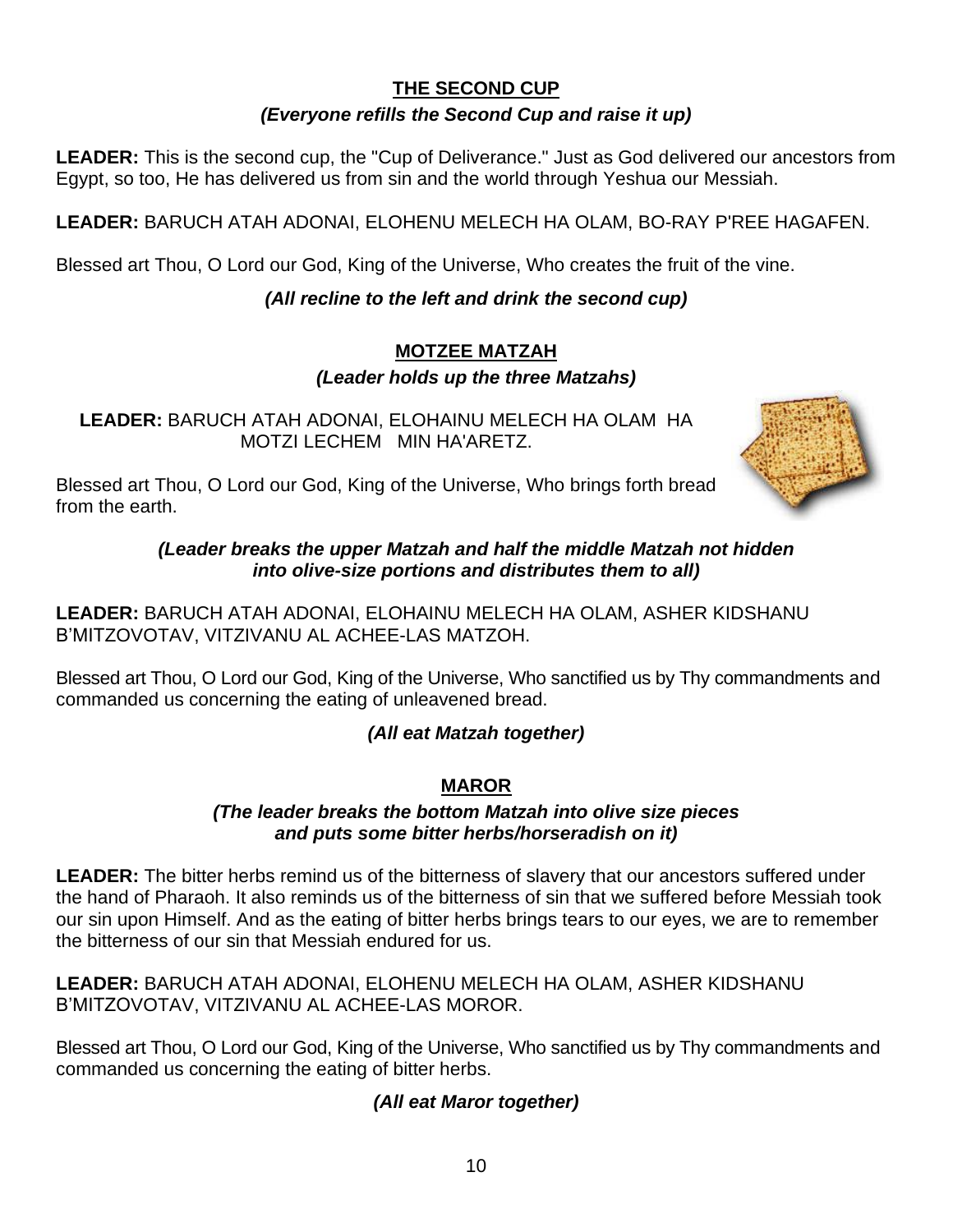## **KORECH**

#### *(All should place some bitter herbs and charoses between two pieces of Matzah in sandwich fashion)*

**LEADER:** The Charoses is a symbol of the bricks and mortar that our ancestors made in Egypt, but here it represents the sweetness of God's redemption in Messiah. So as we eat the Bitter Herbs, combined with Charoses, we are to recall the bitterness of sin in the horseradish, but that the Charoses (redemption in Messiah) is the antidote for sin.

**LEADER:** BARUCH ATAH ADONAI, ELOHENU MELECH HA OLAM, ASHER KIDSHANU B'MITZOVOTAV, VITZIVANU AL ACHEE-LAS MAROR.

Blessed art Thou, O Lord our God, King of the Universe, Who sanctified us by Thy commandments and hast commanded us to eat the bitter herbs.

## *(All eat the bitter herbs and charoses mixed together)*

## **THIS CONCLUDES THE FIRST PORTION OF THE SEDER**

| <b>Traditional Passover Meal</b>                      |
|-------------------------------------------------------|
| <b>Kosher Passover Wine</b>                           |
| <b>Tossed Lettuce Salad with Vinaigrette Dressing</b> |
| <b>Matzah Ball Soup</b>                               |
| Roasted Lamb, Turkey, or Chicken                      |
| <b>Potatoes</b>                                       |
| <b>Candied Carrots and/or Other Vegetables</b>        |
| <b>Unleavened Passover Dessert</b>                    |
| <b>Tea or Coffee</b>                                  |
|                                                       |

#### **"DINNER IS NOW SERVED"**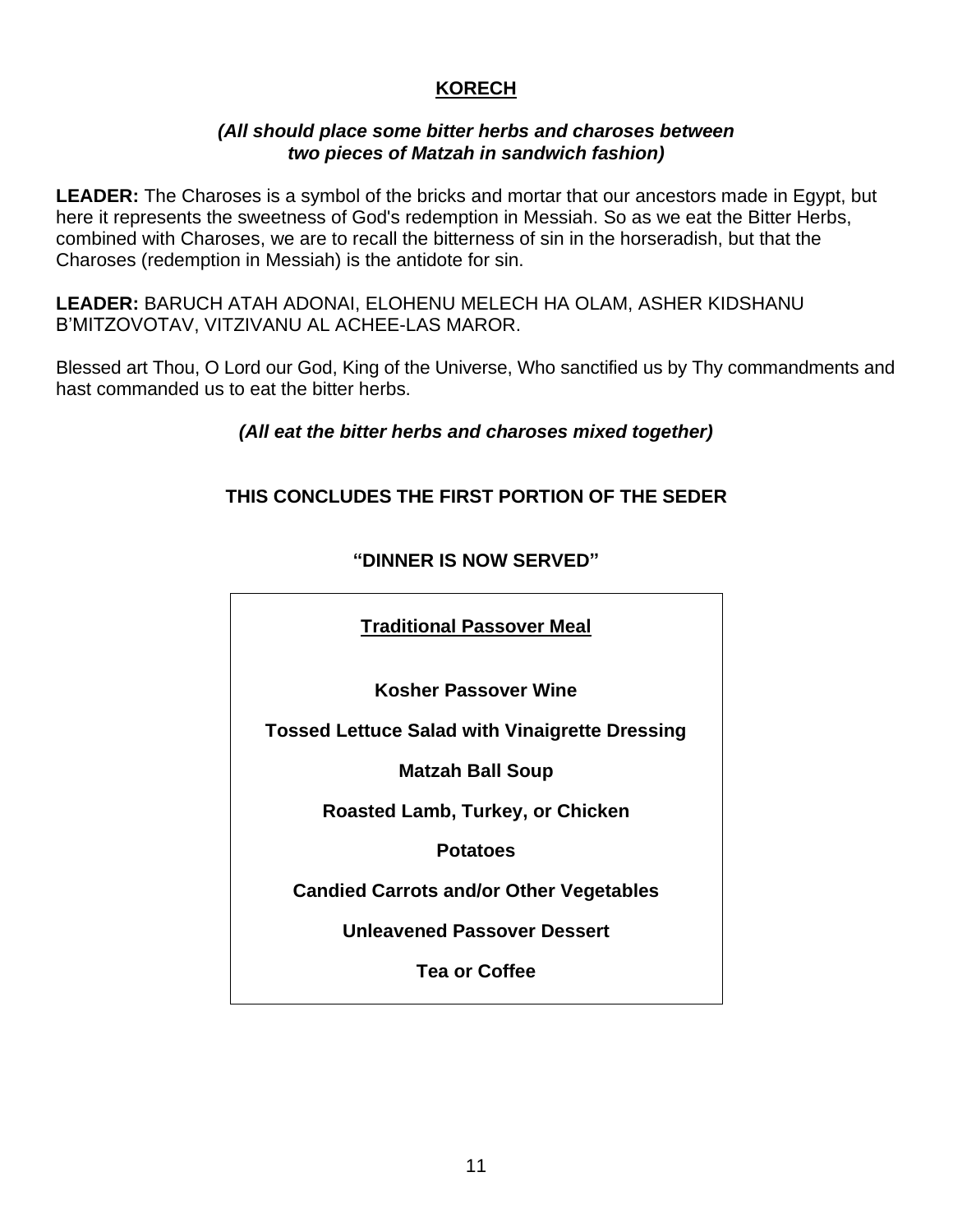## **THE LORD'S SUPPER**

## **"Afikoman and the Third Cup"**

#### *(The youngest searches for the Afikomen. When they find it, they bargain with the Leader for its return. The Leader gives the child a gift in exchange for the Afikoman)*

**LEADER:** This is the portion of the Passover Seder where Jesus institutes "The Lord's Supper" or "Holy Communion." It was here that He took the Afikomen and said, *"Take and eat, this is My body which is broken for you."* <sup>7</sup> Then He took the third cup, the "Cup of Redemption," and said, *"This is the cup of the New Covenant which is shed in My blood for the remission of sin."* <sup>8</sup> All of the Passover Seders throughout the history of Israel were in preparation for that Passover when God's ultimate Passover Lamb would give His life as a ransom for the world.

The "Cup of Redemption" is also called the "Cup of Blessing." The Apostle Paul referred to this cup in his first letter to the gentile Church at Corinth when he said*, "Is not the cup of blessing which we bless a sharing in the blood of Christ? Is not the bread [Afikoman] which we break a sharing in the body of Christ?"* <sup>9</sup> Paul was drawing the distinction between the Lord's Table (third cup of the Passover Seder or Communion) and the pagan feasts, because many of them were eating at both. Paul forever settles the issue of what feasts New Covenant believers (both Jew and gentile) are supposed to keep when he says, *"You cannot drink the cup of the Lord* [Cup of Blessing] *and the cup of demons; you cannot partake of the table of the Lord* [God's feasts] *and the table of demons* [pagan feasts]*."* 10

#### *(Leader breaks the Afikomen into olive size pieces and passes them out)*

**LEADER:** This is a solemn time when we search our hearts for any unrepentant sin in our lives. Therefore, let's spend some time in an attitude of repentance, so that we do not *"eat and drink in an unworthy manner."* <sup>11</sup>

## *(An appropriate song can be played during this time)*

**LEADER:** This portion of the Seder *(the Afikoman and the Cup of Blessing)* also represents the part of an ancient Jewish Betrothal Dinner, where the man shares bread and wine with his bride to be. During this exchange, he pledges to *"give himself up for her,"* and in turn she pledges to *"submit herself to him*" as the high priest and leader of the home.<sup>12</sup>

After the Betrothal Dinner, the groom returns home with his father and *"prepares a place for her."* <sup>13</sup> He does this by building a room that is attached to his father's house where they will live. He also prepares for the wedding feast that they will eat when He returns for her.

During this time, the *"bride makes herself ready"* <sup>14</sup> to be the woman of God that she needs to be for her husband. Then, at an appointed time known only by the Father, He released his Son to go and get His bride, and they celebrate their eternal union with an extravagant marriage feast.

This is what Paul was referring to when he said, "*For as often as you eat the bread and drink the cup, you proclaim the Lord's death until He comes." <sup>15</sup>* He meant that as we partake of the body and blood of the Messiah, we proclaim redemption through His death on the cross at Passover, until He comes again to receive us as his bride at the Feast of Tabernacles.

Let everyone now partake with joy and gladness remembering that the mystery of the Church is *"Christ in you, the hope of Glory."* 16

#### *(Everyone partakes of the bread and the wine)*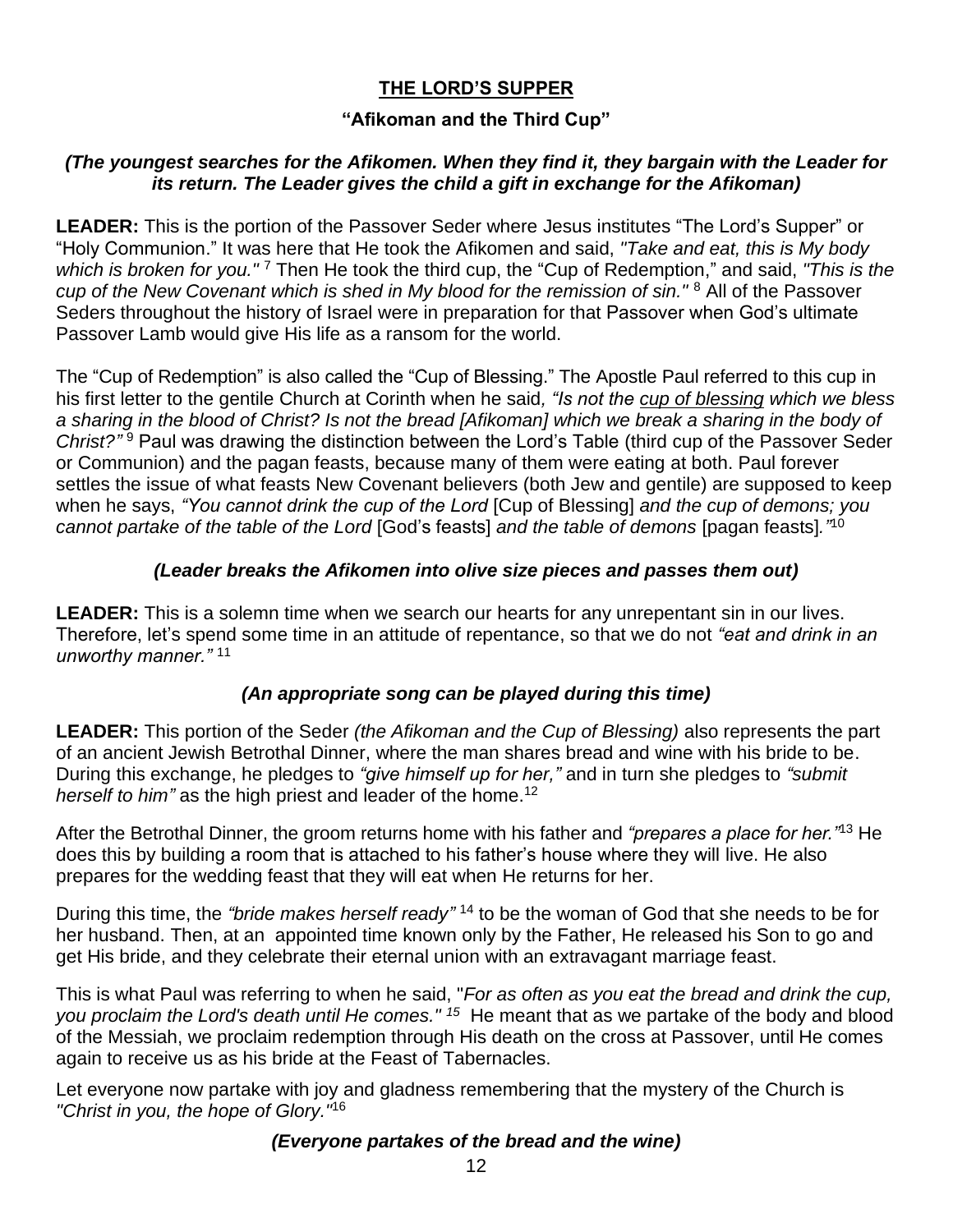## **THE HALLEL** *Psalms of Praise – Psalm 113*

## **READER:** Reads Psalms 113

<sup>1</sup> Praise the LORD! Praise, O servants of the LORD. Praise the name of the LORD.

<sup>2</sup> Blessed be the name of the LORD from this time forth and forever.

 $3$  From the rising of the sun to its setting, the name of the LORD is to be praised.

<sup>4</sup> The LORD is high above all nations; His glory is above the heavens.

<sup>5</sup> Who is like the LORD our God, Who is enthroned on high,

<sup>6</sup> Who humbles Himself to behold the things that are in heaven and in the earth?

 $<sup>7</sup>$  He raises the poor from the dust, and lifts the needy from the ash heap,</sup>

<sup>8</sup> To make them sit with princes, with the princes of His people.

<sup>9</sup> He makes the barren woman abide in the house as a joyful mother of children. Praise the LORD!

## *(An appropriate song can be sung here)*

## **THE CUP OF ELIJAH**

**LEADER:** The place you see with the special cup is called the place of Elijah. The Bible refers to the ministry of Elijah as *"a voice of one crying in the wilderness; Prepare the way of the LORD.'"* <sup>17</sup> This prophetic cry sounds just prior the coming of the LORD and its message is always that of repentance.

Just before the first coming of Messiah, John the Baptizer came *"in the spirit and power of Elijah to turn the hearts of the fathers back to the children, and the disobedient to the attitude of the righteous."* This was the first coming of the forerunner spirit of Elijah *"to make ready a people prepared for the Lord."<sup>18</sup>*

In Malachi 4:5, God says, *"Behold, I am going to send to you Elijah the prophet before the great and terrible day of the Lord."* This means that just prior to Messiah's second coming, the forerunner anointing of Elijah will also come a second time to call God's people back to His Torah.

Jesus confirms this future coming of Elijah's ministry after the death of John the Baptist, when He says, *"Elijah is coming and will restore all things."* <sup>19</sup> Therefore, we recognize the "Cup of Elijah" during the Passover Seder because it prepares the way for the fourth cup – the "Cup of Restoration."

At this time, it is customary to open the door and invite the spirit of Elijah to come and anoint us in preparation for the return of Yeshua (Jesus) our Messiah.

## *(Everyone stands and reads the invitation below)*

**ALL:** We now open the door and invite the spirit and power of Elijah to be poured out upon us, so that we might become a people prepared for the Lord.

## *(The youngest now opens the door to let the spirit of Elijah in)*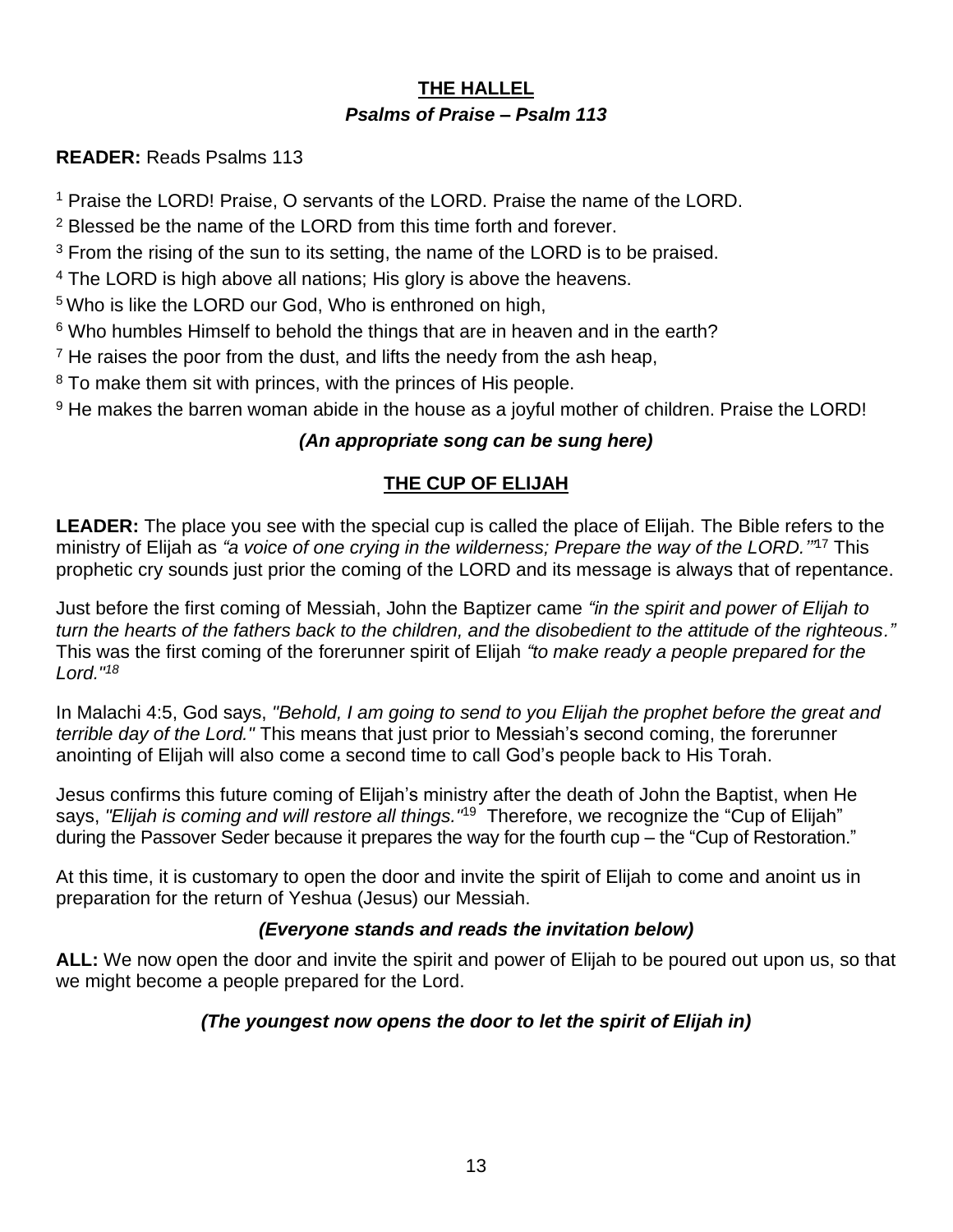## **THE FOURTH CUP "The Cup of Restoration"** *(Everyone refills the Fourth Cup)*

**LEADER:** We call this last cup the "Cup of Restoration", because it represents the full restoration of God's kingdom spoken of by the Apostle Peter when he said: *"Repent therefore and return, that your sins may be wiped away, in order that times of refreshing may come from the presence of the Lord; and that He may send Jesus, the Christ appointed for you, whom heaven must receive until the period of restoration of all things about which God spoke by the mouth of His holy prophets from*  ancient time.<sup>" 20</sup> It is very important here to see that returning to the LORD in repentance is the key to Messiah's return.

This cup is also known as the "Cup of the Kingdom," because it symbolizes when Jesus gave the cup to His disciples He said, "*Take this cup and share it among yourselves; for I say to you, I will not drink of the fruit of the vine from now on until the kingdom of God comes." <sup>21</sup>* So as we drink from the fourth cup, we drink to the future when Messiah Jesus returns and establishes His kingdom and His righteousness on earth as it is in heaven.

**LEADER:** BARUCH ATAH ADONAI, ELOHENU MELECH HA OLAM, BO-RAY P'REE HAGAFEN.

Blessed art Thou, O Lord our God, King of the Universe, Who creates the fruit of the vine.

#### *(Everyone drinks the Cup of Restoration)*

## **END OF THE SEDER**

**LEADER:** Our Seder is now complete. We have told the story of God's redemption in Messiah.

**ALL:** May we join together next year to celebrate the Lamb of God that takes away the sins of the world. May the Church grow up into the fullness of Christ. May Zion be blessed, and His ancient Jewish people come to know Him as their Messiah.

**ALL SHOUT:** Next year in Jerusalem!

## *(Ending song)*

## **AARONIC BLESSING**

#### **Numbers 6:24-26**

Y'VARECHECHA ADONI V'YISHMERECHA, YA-ER ADONI, PANAV EHLECHA V'CHUNEKA, YISHA ADONAI PANAV EHLECHA, V'YASHEM L'CHA SHALOM

"The LORD bless you and keep you; the LORD make His face shine on you and be gracious to you; the LORD lift up His countenance on you and give you peace."

#### B'SHEM YESHUA HA MASHIACH, SAR HA SHALOM

In the name of Yeshua (Jesus) the Messiah, the prince of Peace – Shalom!